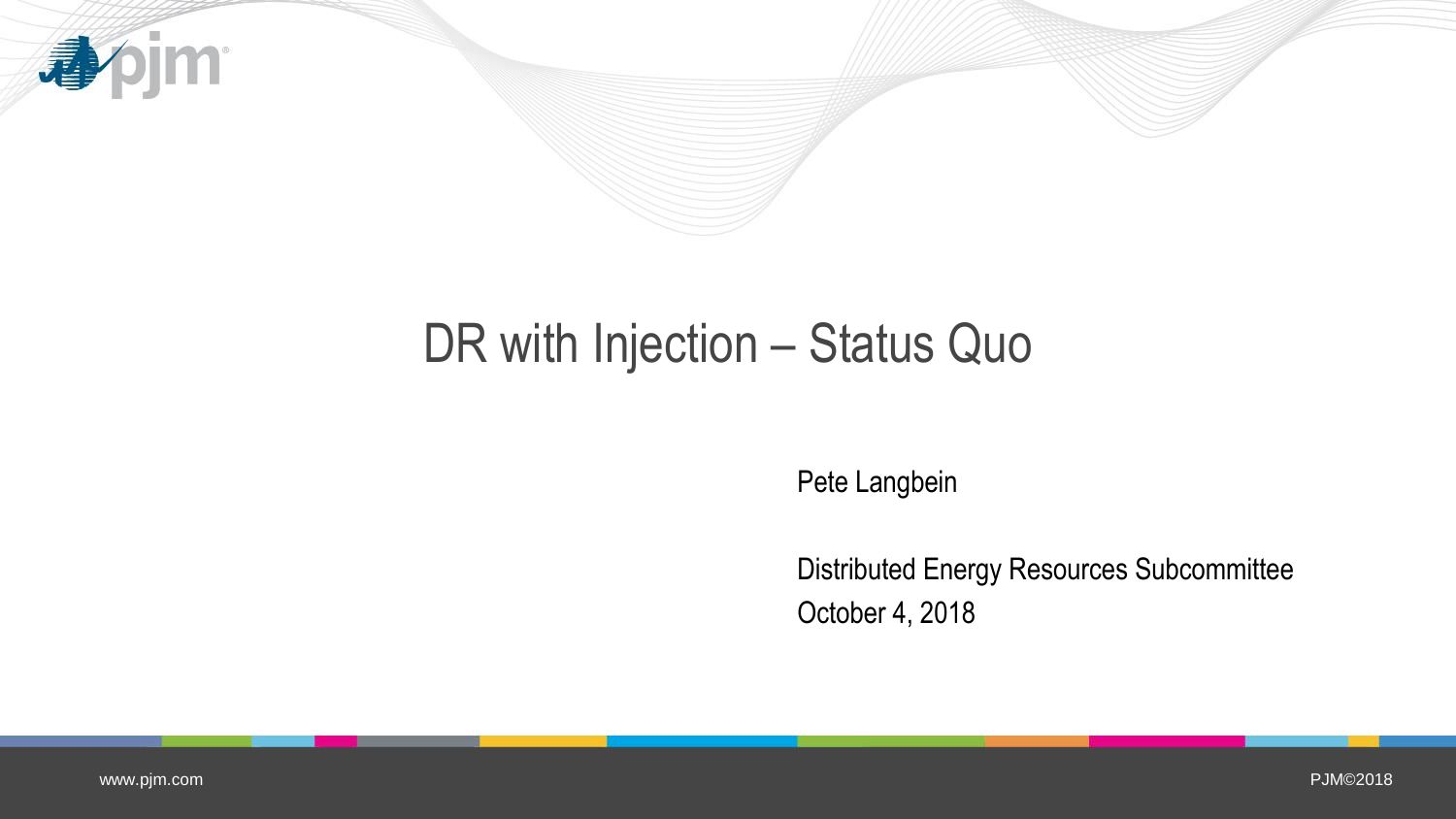



- Status quo based on patchwork of existing rules.
	- Manuals have limited business rules
- DR portion handled with DR rules and injection portion handled with Generation rules.
- DR is not compensated for injections once there is no demand you cannot have additional "demand" response.
- DR that participates in regulation market and is approved to use a sub-meter may not inject power in same interval when in the regulation market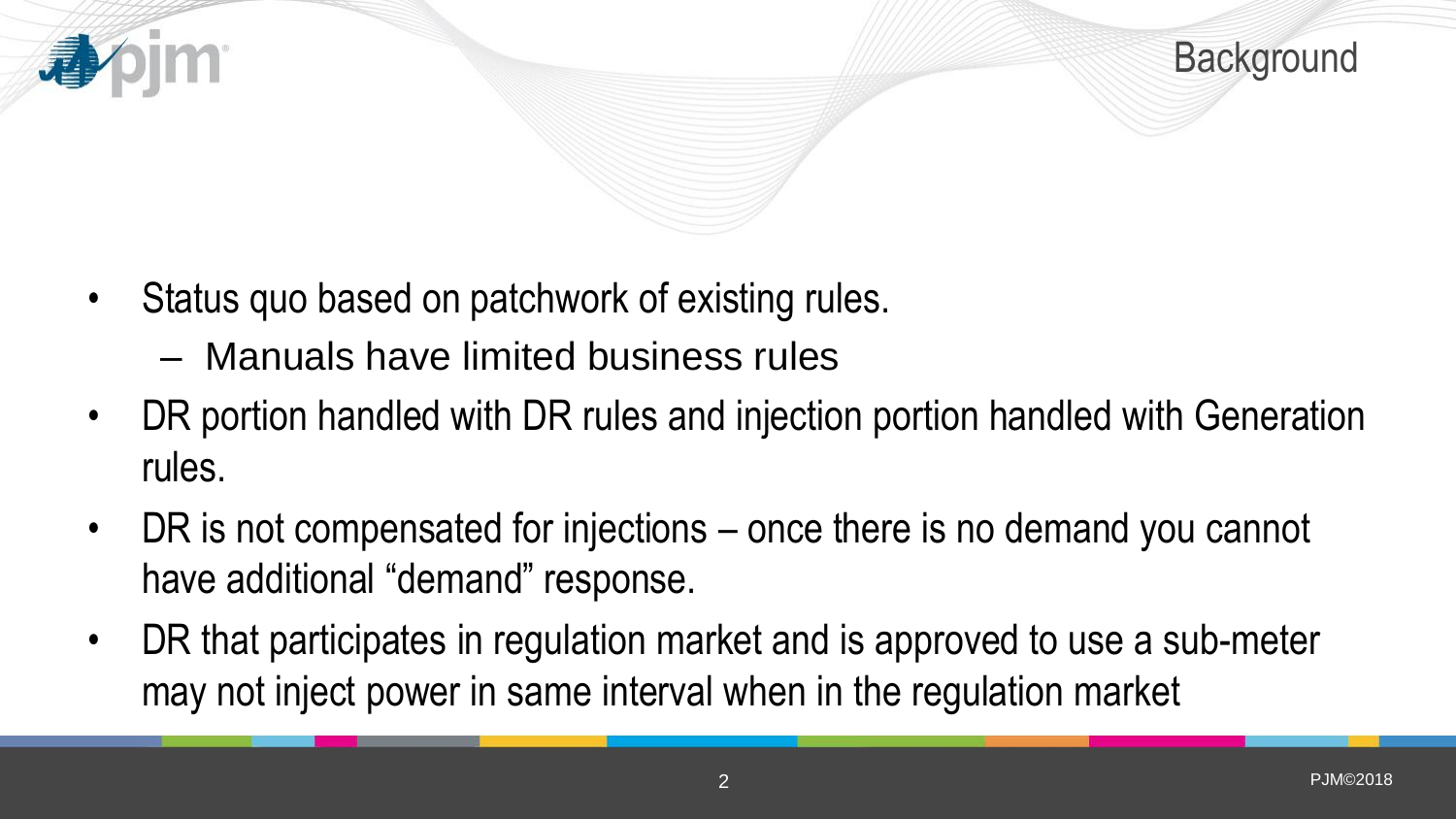

Status Quo: BtMG participation as DR (load reduction portion) and generator (for injection portion)

- Requirements:
	- Generator export must be approved through interconnection process
	- CSP must notify PJM of the situation before participation as DR
	- DR load reductions can be quantified (apart from Generator injections)
	- Telemetry at POI, load and generator (unless otherwise approved)